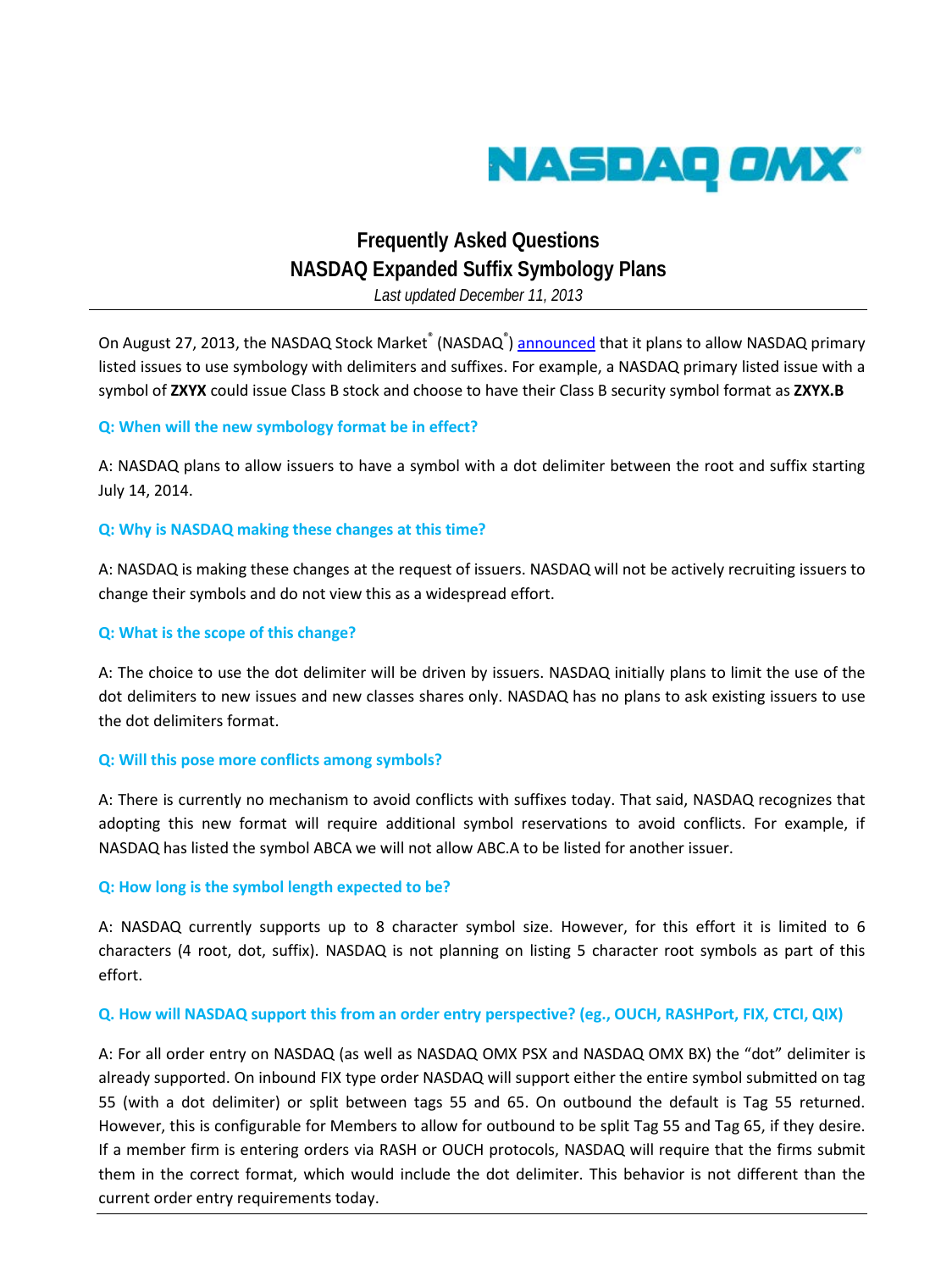| <b>System</b>               | <b>Inbound Sample</b><br>Format | <b>Outbound Sample</b><br>Format | <b>Handling</b>                                                                                                                                 |
|-----------------------------|---------------------------------|----------------------------------|-------------------------------------------------------------------------------------------------------------------------------------------------|
| <b>OUCH Version 4.2</b>     | WXYZ.A                          | WXYZ.A                           | Symbol will need to be<br>entered with the dot<br>delimiter                                                                                     |
| <b>OUCH Version 4.1</b>     | WXY7.A                          | WXYZ.A                           | Symbol will need to be<br>entered with the dot<br>delimiter                                                                                     |
| <b>OUCH Version 3.3</b>     | WXYZ.A                          | WXYZ.A                           | Symbol will need to be<br>entered with the dot<br>delimiter                                                                                     |
| <b>OUCH Version 3.2</b>     | WXYZ.A                          | WXYZ.A                           | Symbol will need to be<br>entered with the dot<br>delimiter                                                                                     |
| <b>DROP Version 2.2</b>     | N/A                             | WXYZ.A                           | Symbol we be returned with<br>the dot delimiter                                                                                                 |
| Drop to FIX - RASH          | N/A                             | 55=WXYZ.A                        | Symbol we be returned with<br>the dot delimiter                                                                                                 |
| Drop to FIX - CORE          | N/A                             | 55=WXYZ.A                        | Symbol we be returned with<br>the dot delimiter                                                                                                 |
| <b>INET FIX Version 4.2</b> | Either                          | 55=WXYZ.A                        | On inbound, NASDAQ will<br>support either the entire<br>symbol submitted on tag 55<br>(with a dot delimiter) or<br>split between tags 55 and 65 |
|                             | 55=WXYZ.A                       |                                  |                                                                                                                                                 |
|                             | or                              |                                  |                                                                                                                                                 |
|                             | 55=WXYZ                         |                                  |                                                                                                                                                 |
|                             | $65 = A$                        |                                  |                                                                                                                                                 |
| <b>FIX Lite (Flite)</b>     | 55=WXYZ.A                       | 55=WXYZ.A                        | Symbol will need to be<br>entered with the dot<br>delimiter                                                                                     |
| <b>SUMO FIX</b>             | Either<br>55=WXYZ.A<br>or       | 55=WXYZ.A                        | On inbound, NASDAQ will<br>support either the entire<br>symbol submitted on tag 55<br>(with a dot delimiter) or                                 |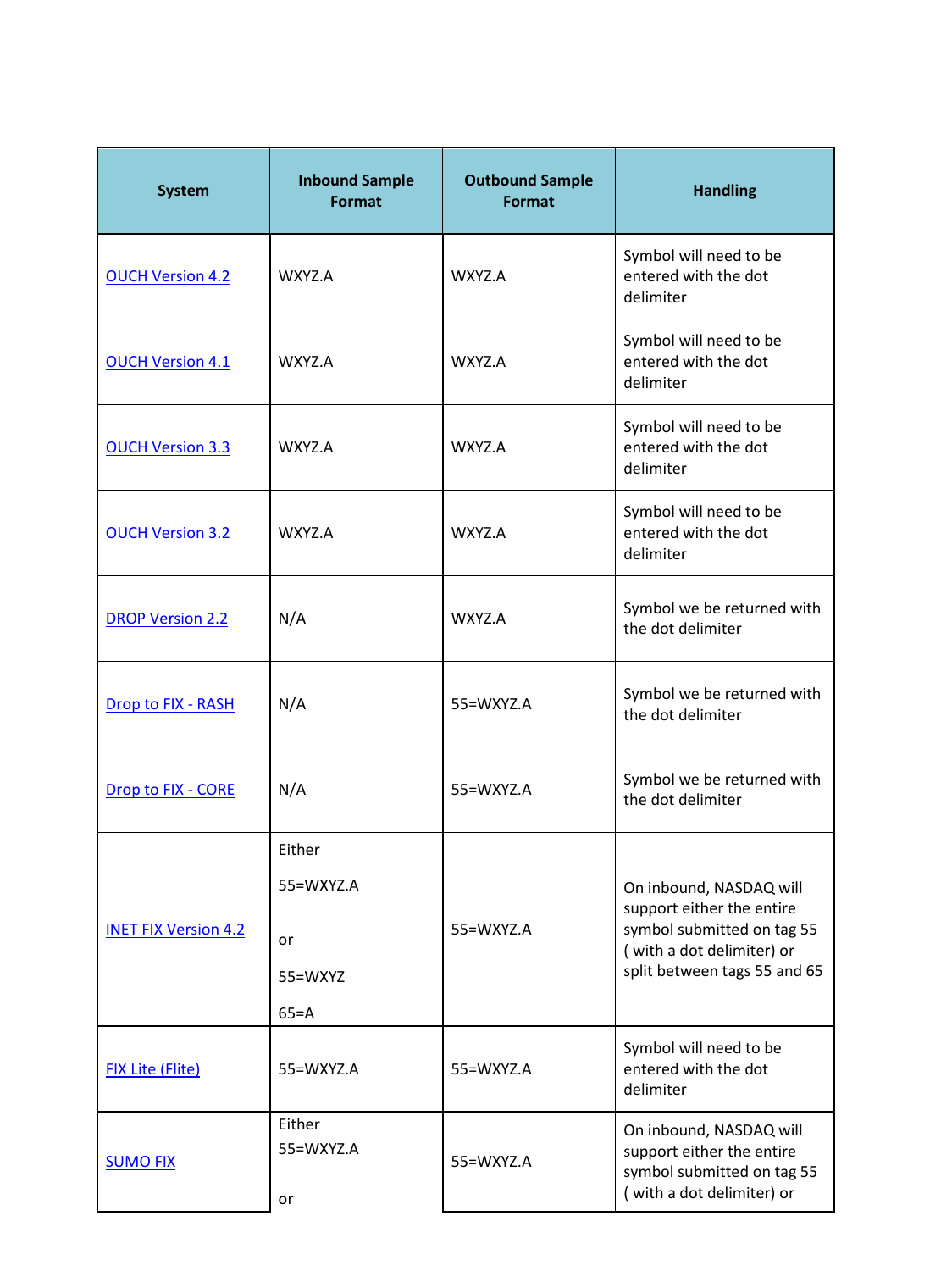|                                       | 55=WXYZ                       |        | split between tags 55 and 65                                                                                                                                  |
|---------------------------------------|-------------------------------|--------|---------------------------------------------------------------------------------------------------------------------------------------------------------------|
|                                       | $65 = A$                      |        |                                                                                                                                                               |
| <b>CTCI for Order Entry</b>           | WXYZ.A                        | WXYZ.A | Symbol will need to be<br>entered with the dot<br>delimiter                                                                                                   |
| QIX                                   | Either<br>WXYZ.A<br>or WXYZ A | WXYZ A | On inbound, NASDAQ will<br>support either a dot or a<br>space delimiter. On<br>outbound, NASDAQ will<br>return with a space delimiter                         |
| <b>RASHport 1.1</b>                   | WXYZ.A                        | WXYZ.A | Symbol will need to be<br>entered with the dot<br>delimiter                                                                                                   |
| <b>NASDAQ Data</b><br><b>Products</b> | N/A                           | WXYZ.A | NASDAQ will disseminate<br>the dot delimiter for Class A<br>and B issues on all of its<br>proprietary data feeds. E.g.,<br>XYZ.A will be reported as<br>XYZ.A |

# **Q. How will NASDAQ support this change from a market data perspective?**

A: All of NASDAQ's Proprietary data feeds are prepared to support and disseminate the dot delimiter for Class A and B issues. UTP is also prepared to support the change, dot delimiter in = dot delimiter out (XYZ.A = XYZ.A).

# **Q. How will ACT handle this new format?**

A: ACT supports 'dot' delimiters today so no changes will be required to ACT.

# **Q: Are OTC securities or mutual funds affected?**

A: No. OTC securities and mutual funds are not affected.

# **Q: If I enter an order with a dot on any NASDAQ Options Exchange how will it be handled?**

A. For all of the NASDAQ OMX options exchanges (The NASDAQ Options Market, NASDAQ OMX PHLX, NASDAQ OMX BX Options) the underlying symbol field we will accept a dot provided it is not greater than five characters. If there are greater than 5 characters that also include a dot we will drop the dot (eg., VALEP). As far as the root field and/or options symbol field we still do not accept a dot regardless of character length.

# **Q. Will NASDAQ's documentation relating to symbology be updated to reflect this change?**

A: Yes. No material changes are planned as a result of this change to any of our specs including equities, options and market data. However, clarity language has been added to certain specs and been published to eliminate potential confusion.